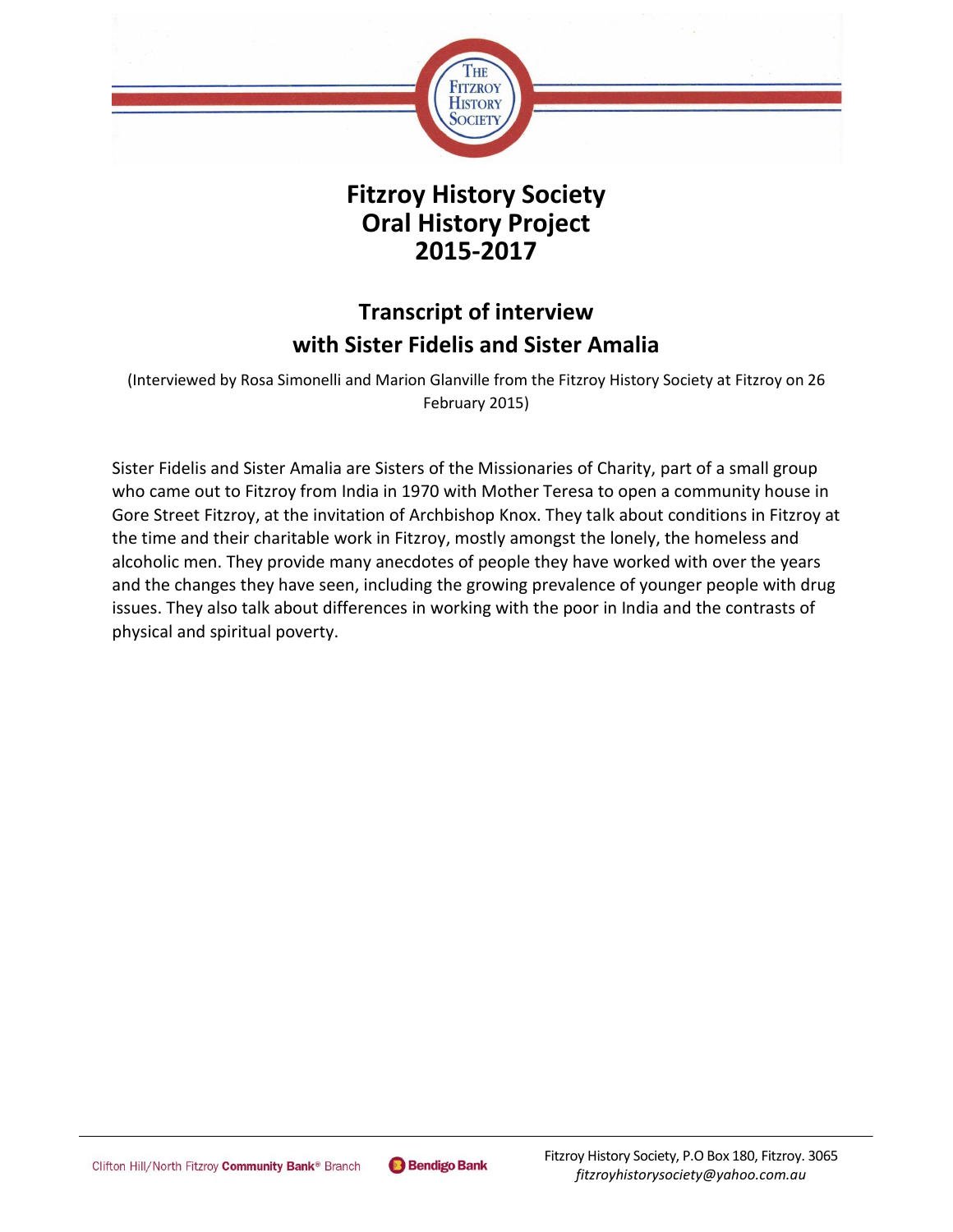

Oral History Project, 2015-2017 Sister Fidelis and Sister Amalia, 26 February 2015

### **START OF TRANSCRIPT**

[811\_0010.wma]

- Facilitator 1: I will start recording now. This is Rosa Simonelli interviewing Sister Fidelis and today's date is 26 February, my brother's birthday.
- Sister Fidelis: We arrived to Melbourne with Mother Teresa and my five sisters. We came but we have no house so we stayed there two days in Loreto Sisters. Two days because our guardian [unclear] not here so he rent the room. So he came on third day and he saw the house that is 54 Gore Street, yes. [Unclear] his mother, mother came with him to see the house and same day we came to claim the house. Because this is the one play the organ for church and they take the house but it was very old so we have to clean and everything.[1:20]
- Facilitator 1: Was it in bad condition?
- Sister Fidelis: Yeah, it was bad because past day we had [unclear]. We clean everywhere but rained when we went to sleep in. It was raining and rain pour on us so Mother said Sisters, will you go down [unclear] nowhere to, no place to sleep, to put the bed or something. So we had the first room only this big, only that much here and we have to sleep six of us. But we slept on the floor and that is we supposed to make the chapel for next day priest is coming for the mass to bless the house so there we were.

But we had good people to help us [unclear] Mother Teresa's … and they had children and some of the workers, our co-workers, Mother Teresa's of co-workers they were there. [Dean Pietz and Peter Pietz], he was doctor and they came to help us. So everywhere bang, bang they put, yeah, so they did the house for…

- Sister Amalia: Aha. There is something.
- Facilitator 1: You've found something.

Sister Amalia: Well we haven't got a copy, just this one. It's about next door. Do we wish to look at them, show them.

Facilitator 1: Oh, lovely, yes.

Sister Amalia: This is the [bunker], that one you may keep but this one we need to make a copy.

Facilitator 1: I'll tell you who will be very interested in this, the Fitzroy Residents' Association. For National Heritage Week they are having a happy birthday house where they put the history of the house on the outside [3:32] so that people can come and see and find out about what it was like once upon a time, I suppose. So I will pass this on because they might be very interested.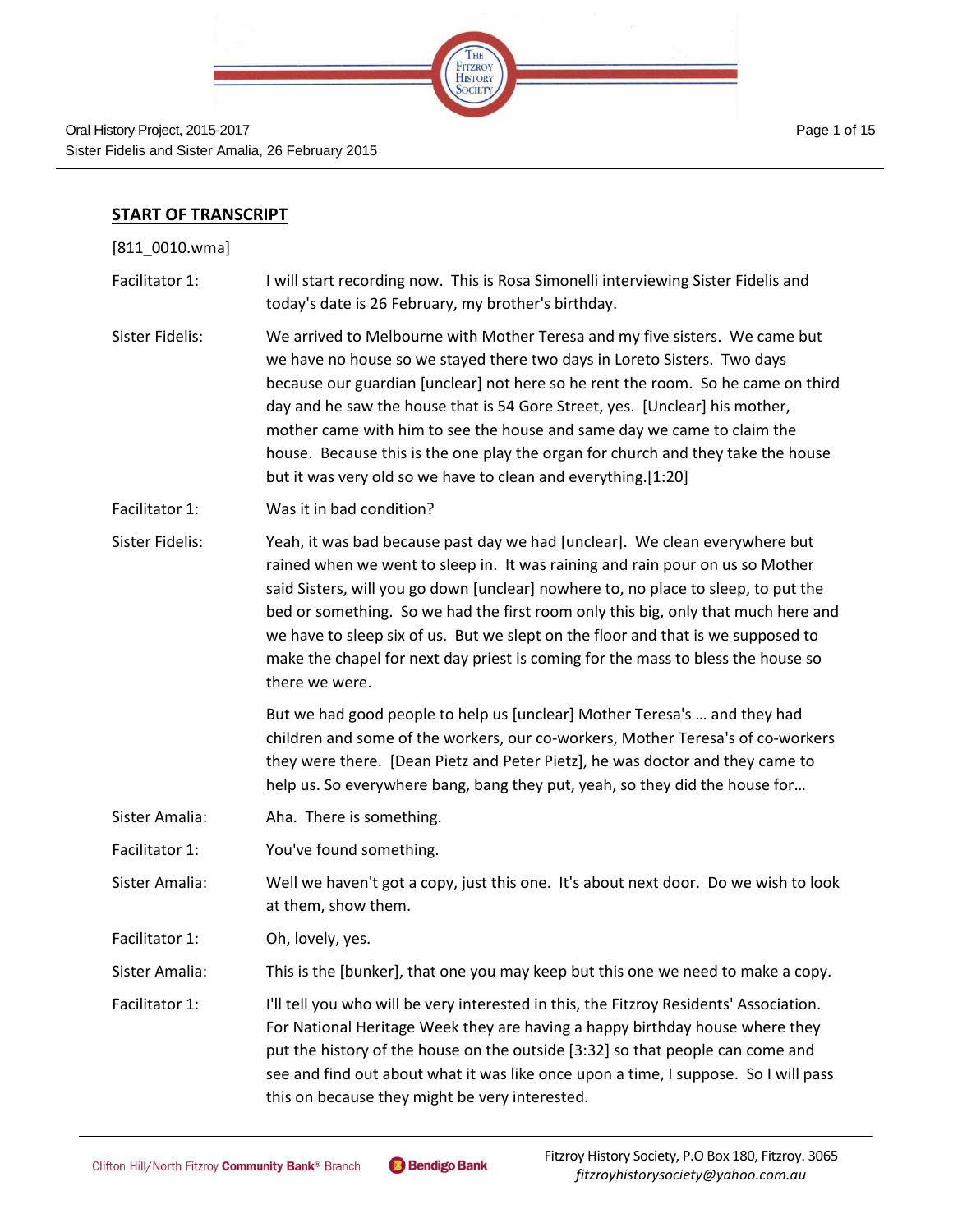

| Sister Amalia:  | I have not read it myself. Oh, I can see the first - 1864, 1853 it was. So this one<br>came after.                                                                                                                                                                                                                       |
|-----------------|--------------------------------------------------------------------------------------------------------------------------------------------------------------------------------------------------------------------------------------------------------------------------------------------------------------------------|
| Facilitator 1:  | Yes, and the first                                                                                                                                                                                                                                                                                                       |
| Sister Amalia:  | Great dream [laughs].                                                                                                                                                                                                                                                                                                    |
| Facilitator 1:  | The first house you had at 54 Gore Street, that was built in 1854.                                                                                                                                                                                                                                                       |
| Sister Amalia:  | Oh yeah.                                                                                                                                                                                                                                                                                                                 |
| Sister Fidelis: | Oh.                                                                                                                                                                                                                                                                                                                      |
| Sister Amalia:  | Still after yours.                                                                                                                                                                                                                                                                                                       |
| Facilitator 1:  | Still after. Her house is definitely the oldest.                                                                                                                                                                                                                                                                         |
| Facilitator 2:  | Well they found - the Fitzroy History Society found a map from 1853 and they<br>identify 16 houses still standing and mine was one.                                                                                                                                                                                      |
| Facilitator 1:  | We were talking about when you sisters first arrived at number 54 and the<br>condition of the house, yes.                                                                                                                                                                                                                |
| Sister Amalia:  | Bit below human expectation or duress.                                                                                                                                                                                                                                                                                   |
| Facilitator 2:  | With rain coming in the room.                                                                                                                                                                                                                                                                                            |
| Sister Amalia:  | Yes, when Mother Teresa brought them the one that was used as a chapel in the<br>front                                                                                                                                                                                                                                   |
| Sister Fidelis: | Yes.                                                                                                                                                                                                                                                                                                                     |
| Sister Amalia:  | Which one was leaking?                                                                                                                                                                                                                                                                                                   |
| Sister Fidelis: | Top floor, yeah, the second                                                                                                                                                                                                                                                                                              |
| Sister Amalia:  | That one, the top floor. So they put it down.[4:57]                                                                                                                                                                                                                                                                      |
| Sister Fidelis: | Yeah, there also                                                                                                                                                                                                                                                                                                         |
| Sister Amalia:  | She had the broken [unclear] plaster so they put around the altar to make sure<br>that it's  She wanted to use an umbrella while she's sleeping.                                                                                                                                                                         |
| Facilitator 1:  | Oh, that's very funny. Now with Mother Teresa do you know what triggered her<br>coming to Australia? Okay, can you tell me why Mother Teresa came to Fitzroy in<br>the first place?                                                                                                                                      |
| Sister Amalia:  | Mother Teresa came to Fitzroy invited by Archbishop Knox who prior to coming to<br>Melbourne was apostolic nuncio in India where he met Mother Teresa on several<br>occasions and saw the work that the Sisters were doing in India. When<br>Archbishop Simonds died Archbishop Knox was invited to take his position as |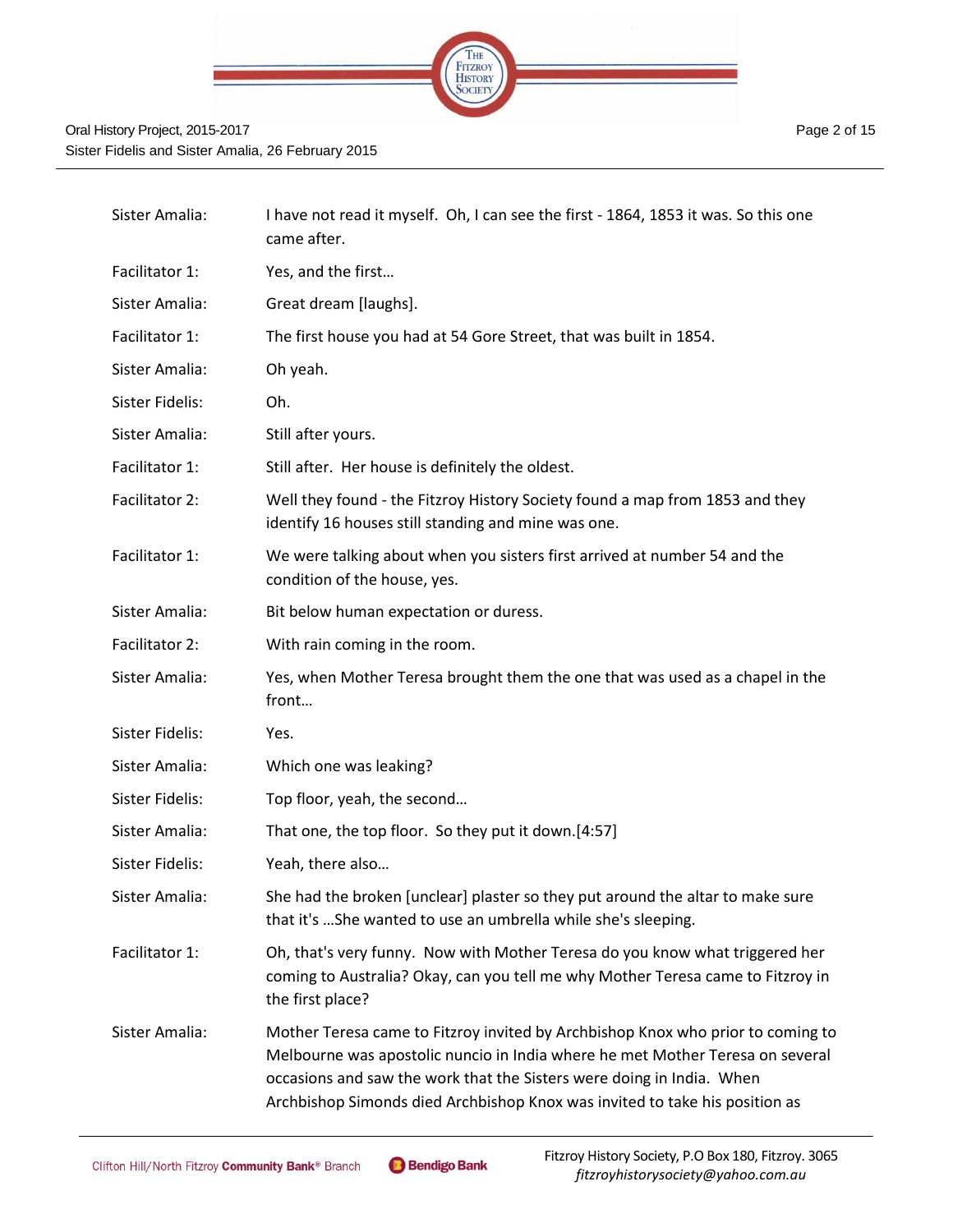

Archbishop of Melbourne. He saw the need of homeless people who were living on the streets, in the boarding houses, in any kind of shelter. [1:18]

Most of them were alcoholics, most and while drunk they didn't realise what they were doing and often were caught by the law and put to prison. After a short stay in prison well, they came back to their usual place and usual way of life and continued to drink and continued to commit the same crimes that were seen as crimes by the law at that time. Of course, within short time they would be imprisoned again and on release did not have any change of life but came back to the same life, came back to the same friends, the same shelter and possibly even drank more and committed silly little petty things which were against the law.

So it was continuous from the street, if you like, to prison, from prison back to the street, to prison. So Archbishop Knox asked Mother Teresa if she could bring the sisters and try to break the cycle of men who had no occupation, they didn't have anything really to look forward in life. They spent their days and weeks and months drinking really, drinking and unaware really what they were doing. There would be indecent exposure on the street, there would be a lot of swearing, when money was desperately needed there were break ins and such crimes for which they were imprisoned.

- Facilitator 1: Was Fitzroy identified as the place where this problem existed primarily? Was that problem more prevalent in Fitzroy than anywhere else?
- Sister Amalia: Well see when Archbishop Knox invited us he needed to find a place for us and I think sister knows more details of why we came to 54A, as it was known then, Fore Street in Fitzroy rather than Carlton not Fitzroy or any other area.
- Sister Fidelis: Yeah, this house we had no house to live so Cardinal Knox was in Rome and he came back and that time we were in Loreto Nuns, we were living two days. Third day we came to 54A Gore Street because [3:54] Cardinal [unclear] Mother and this is the house we have to live. So we came, we have … we have to clean everything but [unclear] that one, many things we have to clean and we have to hammer and everything, and repair. So many people that came to help us.

Mother Teresa [unclear] not here so have children, … children, they came to help. So we have co-workers before we come they began to help us so they were with us. The same, the third day, we began to clean and evening, evening, they call about 12 men, alcoholic men, some they hold the rosary, some they, you know. We didn't tell them that we are here and [unclear] nobody we know but they came and they sat down outside. Nothing is there and raining a little, but they still did not mind and they sat down.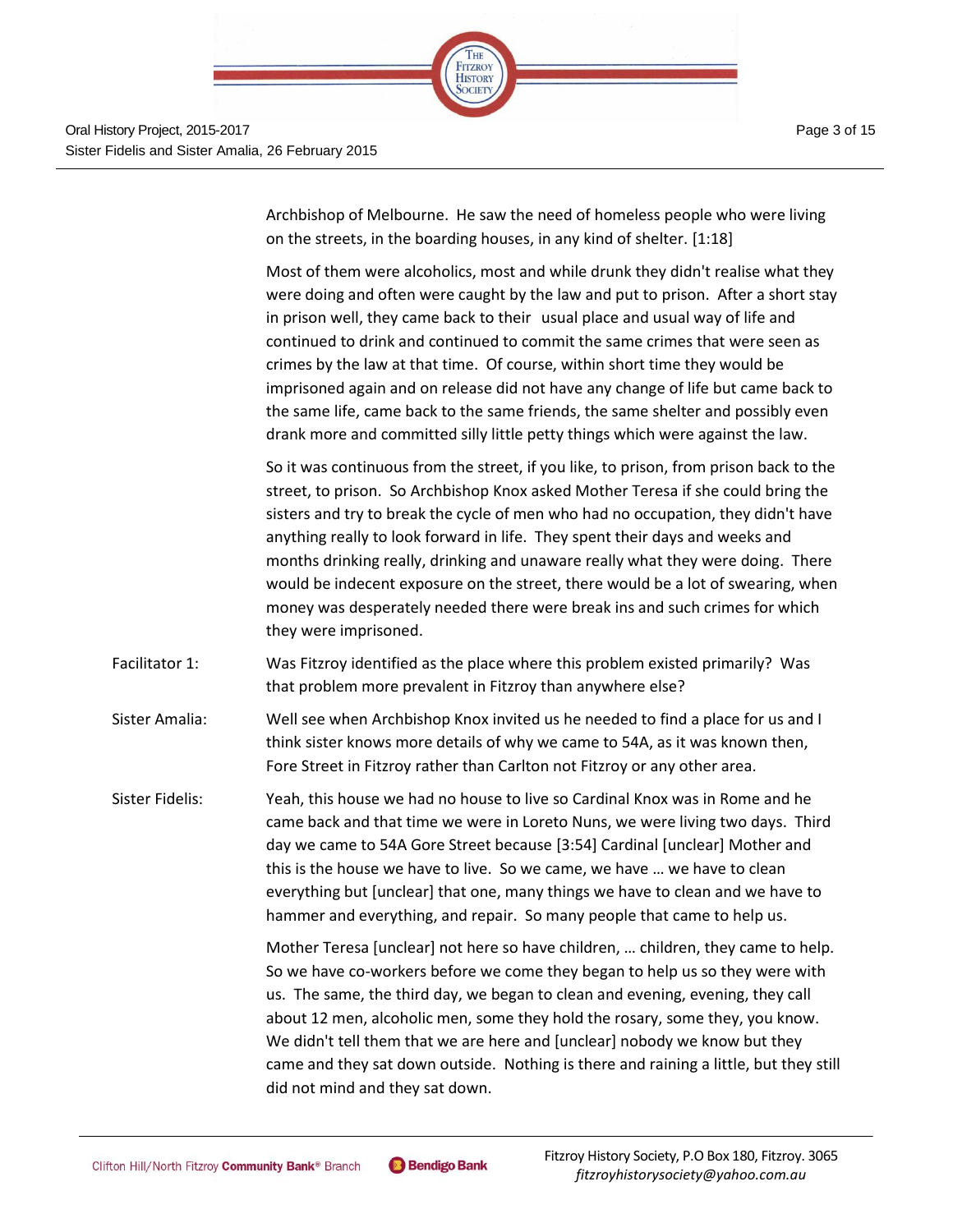

|                 | Mother came to see them and they wish Mother and they were very happy that<br>God told  maybe them, that they came there. So Mother say to us Sisters, give<br>for them some soup and we had nothing and our superior she went to buy the<br>soup packet and we made soup, bread, and we give for them. So Mother say to<br>us and when she saw them she said go and look for the house for them. So we did<br>after three days we have to go out to see the house where we can find for them<br>the house. |
|-----------------|-------------------------------------------------------------------------------------------------------------------------------------------------------------------------------------------------------------------------------------------------------------------------------------------------------------------------------------------------------------------------------------------------------------------------------------------------------------------------------------------------------------|
| Facilitator 1:  | How did you find adapting to a new country and a new culture?                                                                                                                                                                                                                                                                                                                                                                                                                                               |
| Sister Amalia:  | Empty streets.                                                                                                                                                                                                                                                                                                                                                                                                                                                                                              |
| Sister Fidelis: | In the street we went two by two, some Sisters they go on other side but two of<br>us, we walk here to find the place and we taught many people we meet but early<br>morning, about eight o'clock, we are walking, no people walk that time. They<br>didn't [unclear]. Yeah, so no people there are here and the only one lady in the<br>whole street she say anything, sister we don't have any people we can put, we<br>have nothing, no people comes. [7:03]                                             |
|                 | So in the town I take the end of the road one lady was coming, walking forward,<br>and said oh, you are sisters. So we told her sister, in that place you go one old<br>lady's living she said, and she doesn't like anybody. She doesn't like nuns, priests,<br>nothing. Then we said thank you to that lady and we went and her name was<br>[Peggly].                                                                                                                                                     |
| Sister Amalia:  | Mrs Peggly.                                                                                                                                                                                                                                                                                                                                                                                                                                                                                                 |
| Sister Fidelis: | Yeah, Mrs Peggly and then we knock that door. She [unclear] she said, who are<br>you, she said. Then we said, this lady told us not to  you answer your own door.<br>But she said, nuns and priests don't come, I don't want to see them, she said<br>[laughs].                                                                                                                                                                                                                                             |
| Facilitator 1:  | No, I like to see nuns and priests. So the first big surprise for you was the empty<br>streets  and then the fact that the first woman you spoke to said I don't want to<br>see nuns or priests.                                                                                                                                                                                                                                                                                                            |
| Sister Fidelis: | Yeah, but still we were happy.                                                                                                                                                                                                                                                                                                                                                                                                                                                                              |
| Sister Amalia:  | Because of the difference in India and here. See Sisters were all used to packed<br>streets, hundreds and hundreds of people, not walking, living on the street.                                                                                                                                                                                                                                                                                                                                            |
| Sister Fidelis: | Yes, so we did leave her but we came away and after two days once more<br>[unclear] then she came in at the door and smacks it open and she said, no, I don't<br>want anybody, I don't want anybody to talk she said. But we came from India, we<br>said, we came from India, we want to talk with you, but she said no, and she                                                                                                                                                                            |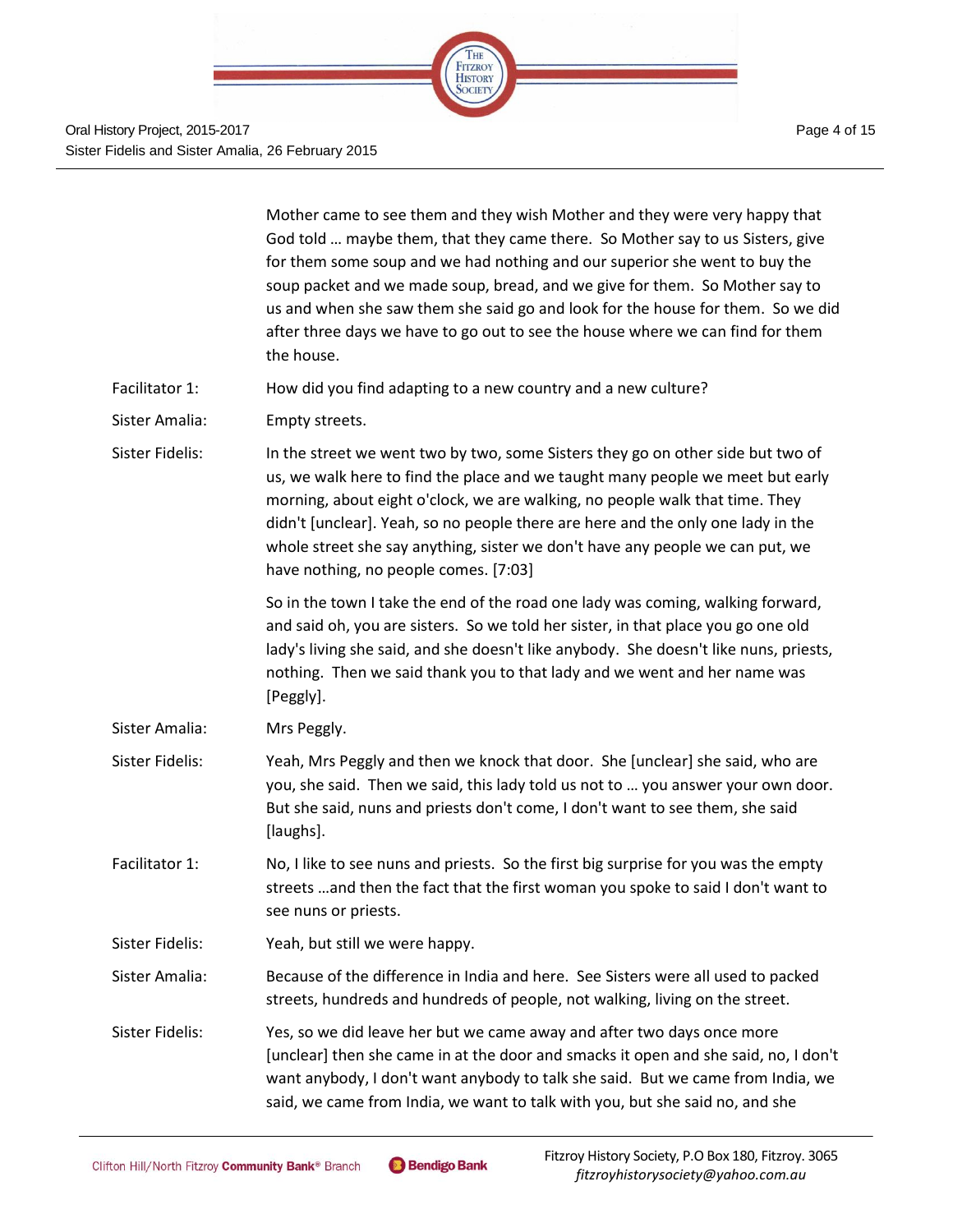

|                 | closed the door. So [unclear] but we tried many times and at the end she came<br>the friend, she took us inside and near the door we stood and we talk and she ask<br>about us. We told from India we are coming and she for you only we are coming.<br>We like your people, we are come to see them we say. [9:43]                                                      |
|-----------------|--------------------------------------------------------------------------------------------------------------------------------------------------------------------------------------------------------------------------------------------------------------------------------------------------------------------------------------------------------------------------|
|                 | We talk with her and then once more we went, we went many times to make her<br>[unclear] friend. Then another time we went she took us inside and she had a fire<br>and she told us sit down, so we sat down then and we had good chat and we<br>became friend. Sisters were very much they took care of her. One day she said,<br>you can cut me the wood so - to burn. |
| Sister Amalia:  | Fire wood.                                                                                                                                                                                                                                                                                                                                                               |
| Sister Fidelis: | Yeah, so we cut for her. So we came very friend and she wants the Sisters after,<br>so many Sisters they went to visit her.                                                                                                                                                                                                                                              |
| Facilitator 1:  | So you were working with men who were alcoholic and had other problems, but<br>also with people who were on their own.                                                                                                                                                                                                                                                   |
| Sister Fidelis: | Yeah, on their own or [unclear]. We went each house to knock the doors and<br>then came to know many of them and we went in Fitzroy everywhere,<br>Collingwood and Carlton, everywhere.                                                                                                                                                                                  |
| Sister Amalia:  | See our work is to seek out the lonely, the forgotten, the abandoned, those who<br>are sort of forgotten by the society, those who struggle in any way.                                                                                                                                                                                                                  |
| Facilitator 1:  | So those were the ladies that you came here with.                                                                                                                                                                                                                                                                                                                        |
| Sister Fidelis: | Yes.                                                                                                                                                                                                                                                                                                                                                                     |
| Sister Amalia:  | That's why Sisters were knocking on the door to find if there was anyone who<br>belonged to that category. Because Mother Teresa believed, and he said this<br>before the Sisters arrived here, that now you have medicine almost for everything<br>but there's no medicine for feeling forgotten, abandoned and lonely.                                                 |
| Facilitator 1:  | Were there a lot of people for you to help in this particular area?                                                                                                                                                                                                                                                                                                      |
| Sister Fidelis: | Yeah.                                                                                                                                                                                                                                                                                                                                                                    |
| Sister Amalia:  | We used to help. [11:54]                                                                                                                                                                                                                                                                                                                                                 |
| Facilitator 1:  | No, that you helped.                                                                                                                                                                                                                                                                                                                                                     |
| Sister Fidelis: | Yeah, yes.                                                                                                                                                                                                                                                                                                                                                               |
| Sister Amalia:  | Oh, yes well like Sister Fidelis said without inviting, without seeking, without<br>looking for them the men came to us seeking help.                                                                                                                                                                                                                                    |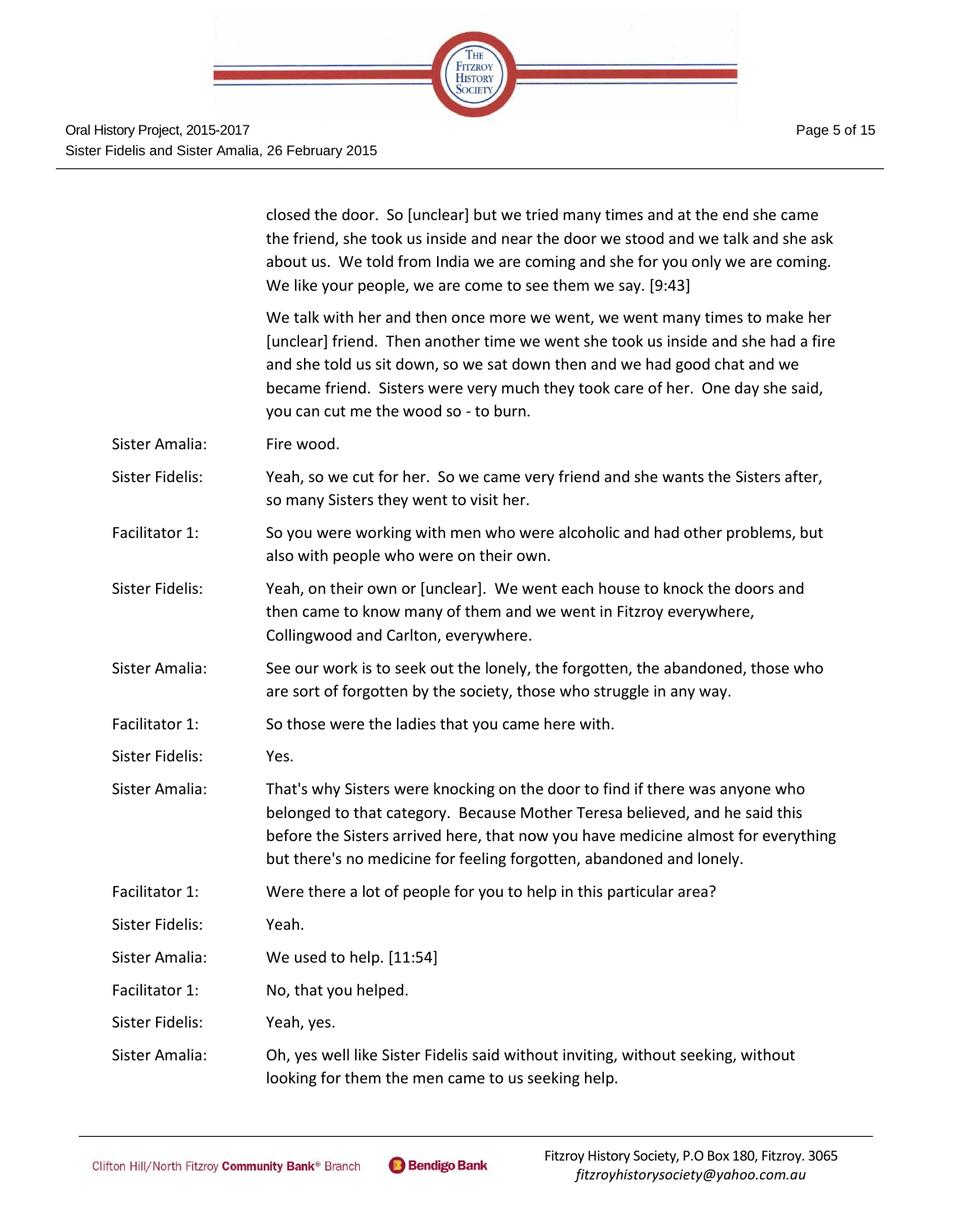

| Facilitator 1:  | These days has your work changed a lot, have the people that you work with<br>changed a lot?                                                                                                                                                                                                                                                                                                                                                                                                                                                                                              |
|-----------------|-------------------------------------------------------------------------------------------------------------------------------------------------------------------------------------------------------------------------------------------------------------------------------------------------------------------------------------------------------------------------------------------------------------------------------------------------------------------------------------------------------------------------------------------------------------------------------------------|
| Sister Amalia:  | No it hasn't really, it has grown but it hasn't changed from the original plan, doing<br>the most necessary things for people. Like we have soup kitchen in George Street<br>and most of those are from boardinghouses, many of them are homeless, they<br>live anywhere and they come for a meal. What has changed dramatically is that<br>when the sisters arrived before alcohol was the primary thing.                                                                                                                                                                                |
| Sister Fidelis: | Yeah.                                                                                                                                                                                                                                                                                                                                                                                                                                                                                                                                                                                     |
| Sister Amalia:  | Most homeless men living in boarding houses were alcoholics or drunkards.<br>Methylated spirits was number one drink when they couldn't afford other things.<br>Throat spray, shoe polish, Brasso for polishing metal, all these things they drank<br>because they were really alcoholics. But today there's very little alcoholics really,<br>drugs is the main thing. There are some who come to our place who neither take<br>drugs nor alcohol but they've got addiction like to gambling and such things, real<br>addiction.                                                         |
| Facilitator 1:  | So you help them as well.                                                                                                                                                                                                                                                                                                                                                                                                                                                                                                                                                                 |
| Sister Amalia:  | Yes, they're all welcome to come to the soup kitchen and have a meal and have a<br>talk and they do, they like to talk.                                                                                                                                                                                                                                                                                                                                                                                                                                                                   |
| Facilitator 1:  | Do you find that there is still poverty in Fitzroy these days?                                                                                                                                                                                                                                                                                                                                                                                                                                                                                                                            |
| Sister Amalia:  | Mother Teresa saw it more - in countries like Australia - more poverty [13:59]<br>of the spirit rather than actual poverty and she found in an abandoned person, a<br>forgotten person, that poverty. Actually she said on a number of occasions that<br>it's very easy to fulfil the need of a hungry person, give them food and they are<br>happy, satisfied. But it's very difficult to fulfil the need of a lonely person,<br>especially a person who has been hurt by the family rejecting them, disowning<br>them and no-one claims them as their own, they don't belong to anyone. |
| Facilitator 1:  | Do you find that - because when you first arrived here Fitzroy was not such a<br>wealthy area  with the increasing affluence have you noticed other sorts of<br>problems coming up?                                                                                                                                                                                                                                                                                                                                                                                                       |
| Sister Fidelis: | Yeah.                                                                                                                                                                                                                                                                                                                                                                                                                                                                                                                                                                                     |
| Sister Amalia:  | Well there is more loneliness. See just recently one of the men who comes to the<br>soup kitchen, just last Wednesday, today's Friday, he was very upset. He said, can<br>I see you after I finish my meal? I said, sure Vince. He finished his meal and he<br>came and I could see he was very upset.                                                                                                                                                                                                                                                                                    |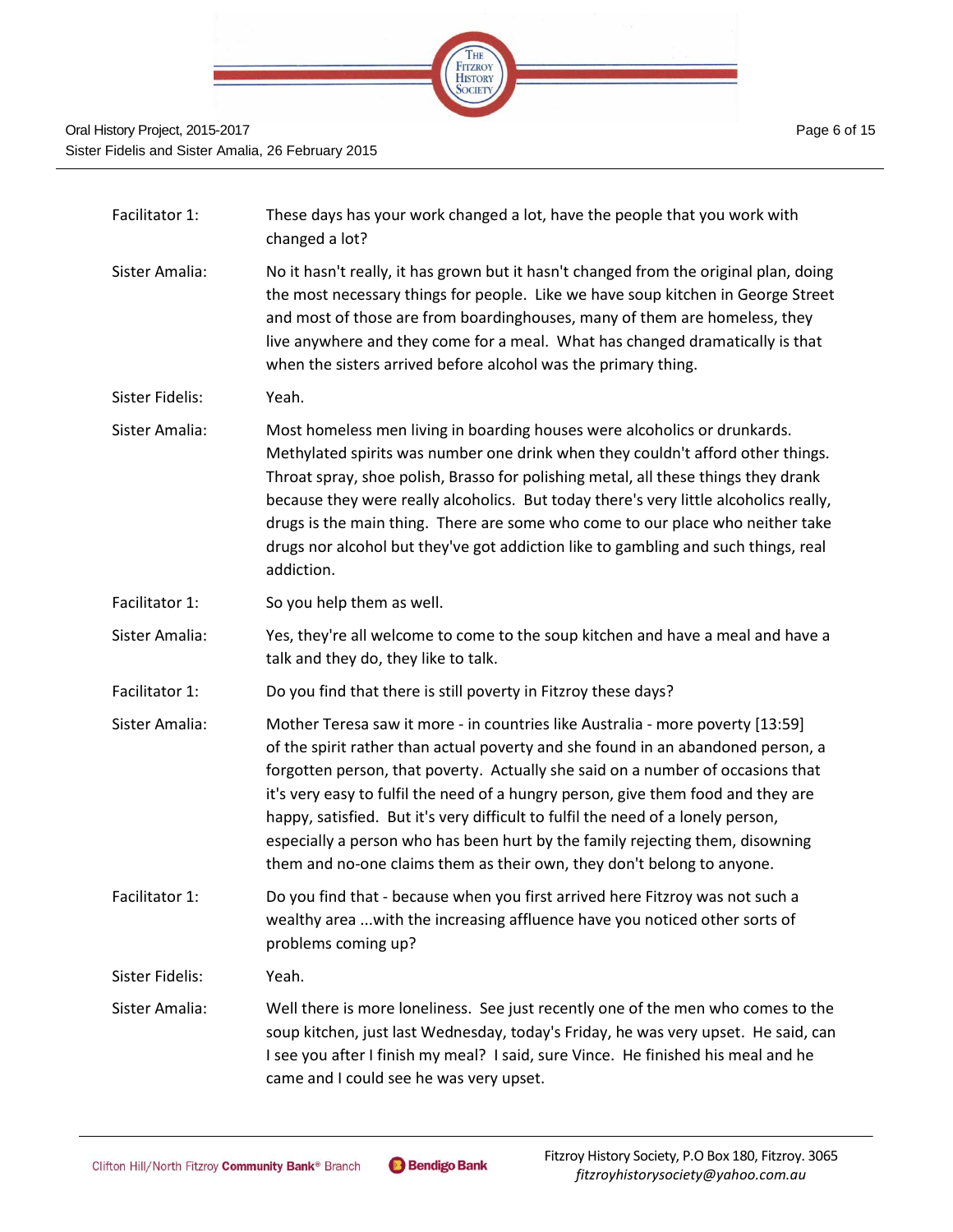

He lives in a boarding house just in Brunswick Street, oh Fitzroy Street here, very

close and he held my hand and I said, what is it Vince? Well he said, my friend who live just few doors from me, I went into see him, the door was open so I walked in to see him and he was dead for I don't know how long. He said the smell was just unbearable, it knocked me back. So I said, what did you do? He said, I called the police. Now this is not the only case, we've heard of many cases where people die alone, no-one knows what their condition is, how sick they are, no-one knows how much in need of companionship they are.

This is going away from Fitzroy, but when I was in Sydney, Surry Hills, we've got high rise flats very close to us and there was this couple living on the  $11<sup>th</sup>$  floor, Ron and Mavis. Ron was sitting at the little [16:33] kitchenette and Mavis was at the stove, they were talking, and suddenly Ron didn't answer. So Mavis said, Ron? He still didn't answer, so she turned around, he wasn't there. She looked, the window was fully open, she looked down and she saw. He threw himself down from the  $11<sup>th</sup>$  floor.

Now, all the neighbours said how happy he was, how contented and they got on very well, but who knew the pain and the struggle that he had in his heart to commit such a thing, who knew? There are many who suffer that, no matter where they live. They're not physically isolated, they may live like in this boarding house and yet all alone, with no-one knowing what's deep in their heart, the struggle. Often in our visits when we are in contact these people they will pour out their hearts telling how they were rejected, how they were not wanted, how they were forgotten.

A man some years that we took care of who stayed first in 101 Gore Street and we help the man, Fred Murphy, he said I was drinking, I was drinking a bit. But then he said, I remembered it was Mother's Day so I searched my pockets and I found two shillings, he said, I wanted to buy my mother a bunch of flowers for Mother's Day, but I needed sixpence more. So he asked his friends, yes, one of them had sixpence and gave it to him.

He said I went to the fruit shop where they were selling flowers, I bought a bunch of flowers and I went to my home. I knocked on the door, I was really looking forward to wishing my mother a happy Mother's Day. I knocked on the door but my brother came to the door, what do you want? Well, he said, I just want to wish mum a happy Mother's Day. He grabbed the flowers from me, he said get lost we don't want you.

Years after when he came to us he was still in tears remembering that experience that he had to live with. Some time after he had desire to find his mother's grave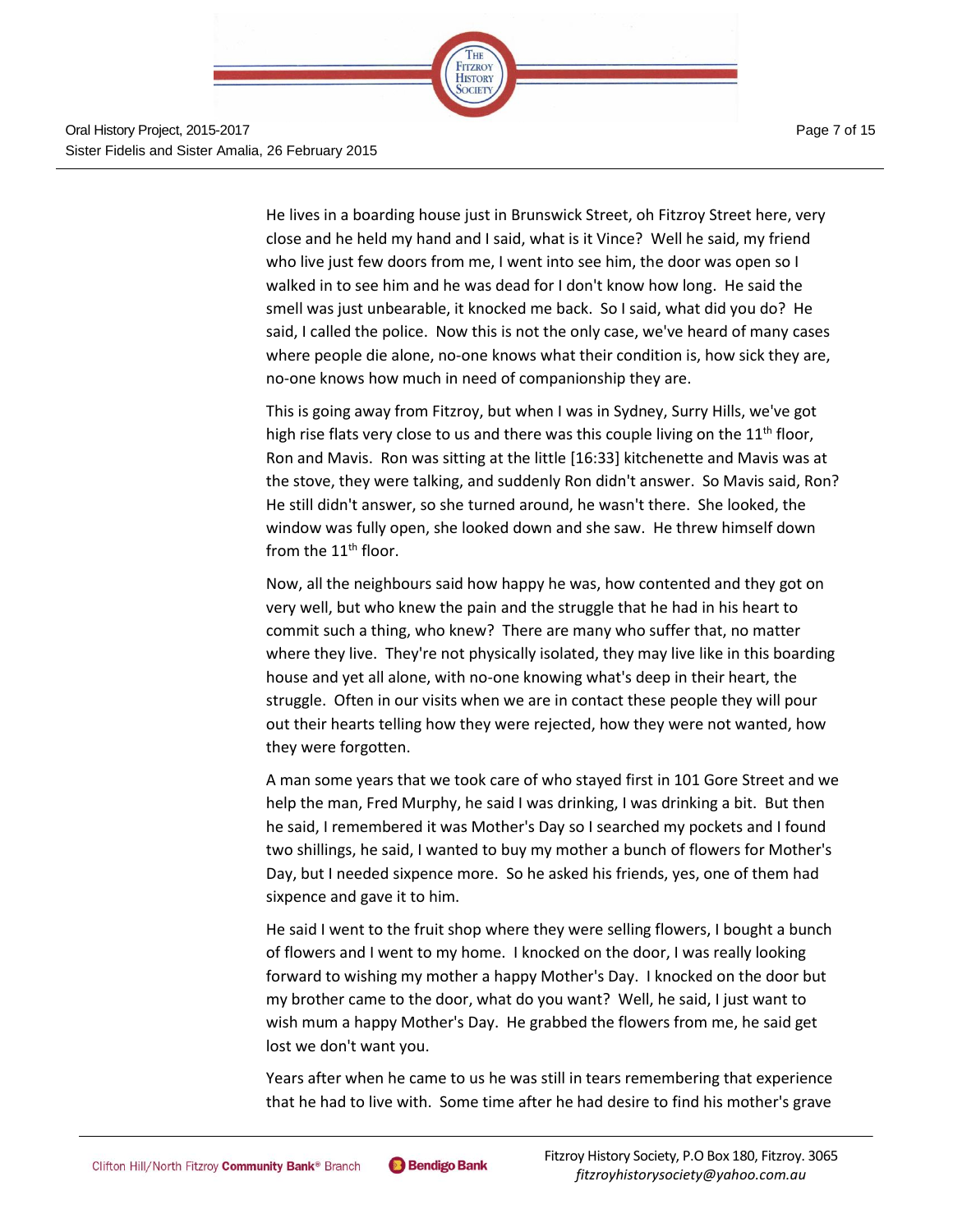

and I don't know the result, whether he [19:30] succeeded or not. But he lived with a painful memory that he was rejected from his home. That's one person.

There was another whose nickname was Socks because he had one leg and one sock, obviously, so people nicknamed him Socks. Well Socks came to our place because he was in a geriatric centre and they found they could not manage him, could not deal with him. He was rude, he would throw things, he would throw plates, he would swear at them so he was brought to our place.

To make the long story short, Socks was crossing the road when he was drunk, didn't make it, lost his leg. He was walking up the stairs drunk, he staggered and fell backwards and broke his neck. He was walking past something that caught his little finger, didn't even feel it, he tore it off. Now by the time he had cancer in the oesophagus and there was little hope, years ago. Geriatric centre helped him but could not cope with him so he was sent to our place.

After - well, he was put under my care and I was very careful remembering how he would swear, how he would spit, if you brought something he would throw it, I was very sort of careful even though I was taking care of him. So I would bring whatever he needs, he could take only soup that went through the finest strainer or ice cream or something liquid, he couldn't take anything stronger, thicker.

One day I walked in with something and I saw an armchair. I said Socks, are you going to sit in - because he was always lying in bed - are you going to sit in this armchair? He said no, and I said, is it for visitors? Well, not exactly. I said, who is it for? He said, it's for you. But why an armchair? He said, I want you to come and sit and talk to me sometimes. I know you're busy, you've got a lot of work, but come and sit and talk to me.

Anyway, these talks, long time after he revealed when he was 11 years old at home he was playing cricket with his brothers and he [22:12] happened to be good at the game, so one of his brothers said, you're not our brother after all. So he ran to his mother, mum, Ron said I'm not his brother. No you're not, she said, I picked you up in an orphanage, you belong to no-one. So - he was only 11 - so he said he walked backwards away from his mother, he said he felt as if he was in a daze, it was too much for him, he couldn't believe.

He ended up on the street with a gang, they needed food so they were constantly breaking in. Well, he soon learnt to drink, he said by the time he was 13, 14 he was an alcoholic. He was drinking and drinking and drinking. He needed money for the drink so they would steal and break in, whatever they could do to get the money which they needed. He said, I was as a juvenile in and out of gaol, in and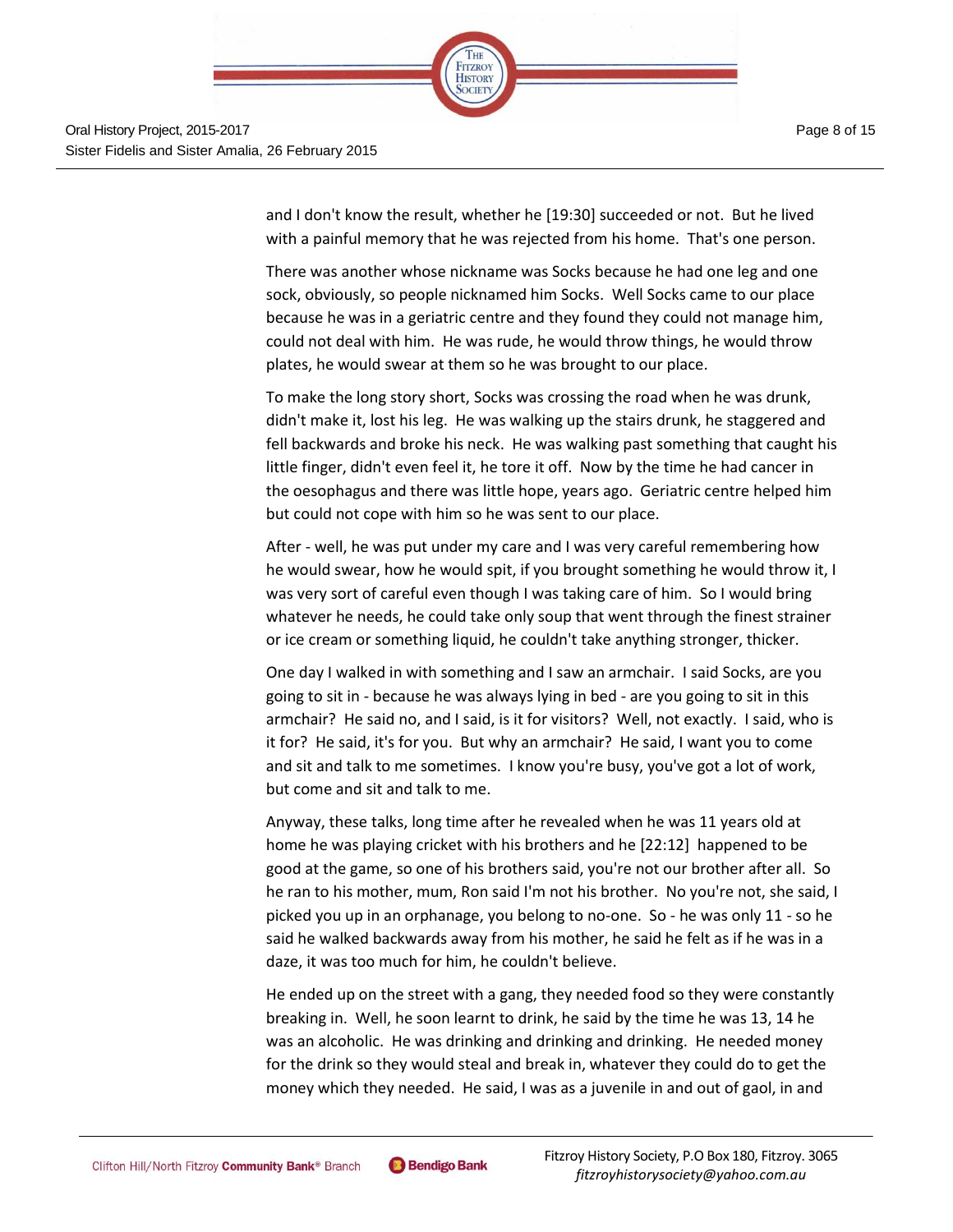

out of gaol, in and out of gaol and he said to me there's no God, I don't believe there's God. If there is a God why did he let me suffer so much?

He said when I had drink and cigarettes I had friends, when I had no drink or cigarettes I had nobody. So he was quite elderly when he came to our place and then he found that he was accepted as he is. He wasn't expected to become anything, he wasn't expected to change, but he was accepted and loved as he was. So that's the kind of people we dealt with at the very beginning and we still do.

So the work may have grown in the sense that we have soup kitchen, we've got a women's refuge for women in crisis, but we still seek the people who experience this rejection, this loneliness. Sorry, bit long.

#### Facilitator 1: No, honestly these are stories of your experiences.

Sister Amalia: That's the people we're dealing with, and they may come from what appears to be a happy family. But a person in this happy family may feel rejected. There's a beautiful story of a district nurse, she was doing a follow up of people who had strokes. So she had the address [25:03] and she would go and find out what happened to the person who had a stroke.

> So she came to this particular place, she knocked on the door, the lady of the house answered then the nurse said, I'm looking for so and so. Oh, she said, that's my husband. Could I come and see him? No, sorry but no use. My husband's in bed all day long, he can't speak, he can't do anything, it's useless to go and talk to him. But then the nurse said, even though he doesn't speak may I just go and see him. You'd be wasting your time, she said. Well I'd like to waste a little time with him, may I go in? Oh, if you insist, she said. Come in, she said.

> She opened the bedroom door and the nurse was surprised, the blinds were closed and it was dark, so she went, she opened the blinds. Well, she said, I'll leave you with him, I'm going back to the kitchen and the nurse started talking to him. Wife in the kitchen, not far from the bedroom, nearly dropped a dish. She heard her husband's voice, he was speaking and he - with a little difficulty - and he was saying no-one listens nowadays.

Facilitator 1: Do you get many young people come here now?

Sister Amalia: In need? Well in our soup kitchen yes, we do, sadly so young that I wish to tell them go back to your mother. But they can't go back because mum doesn't want them, mum doesn't approve of their way of life. They know they're rejected and they know where they'll be accepted. So they take drugs and all these things to deaden the memory, but they always wake up with the feeling worse than before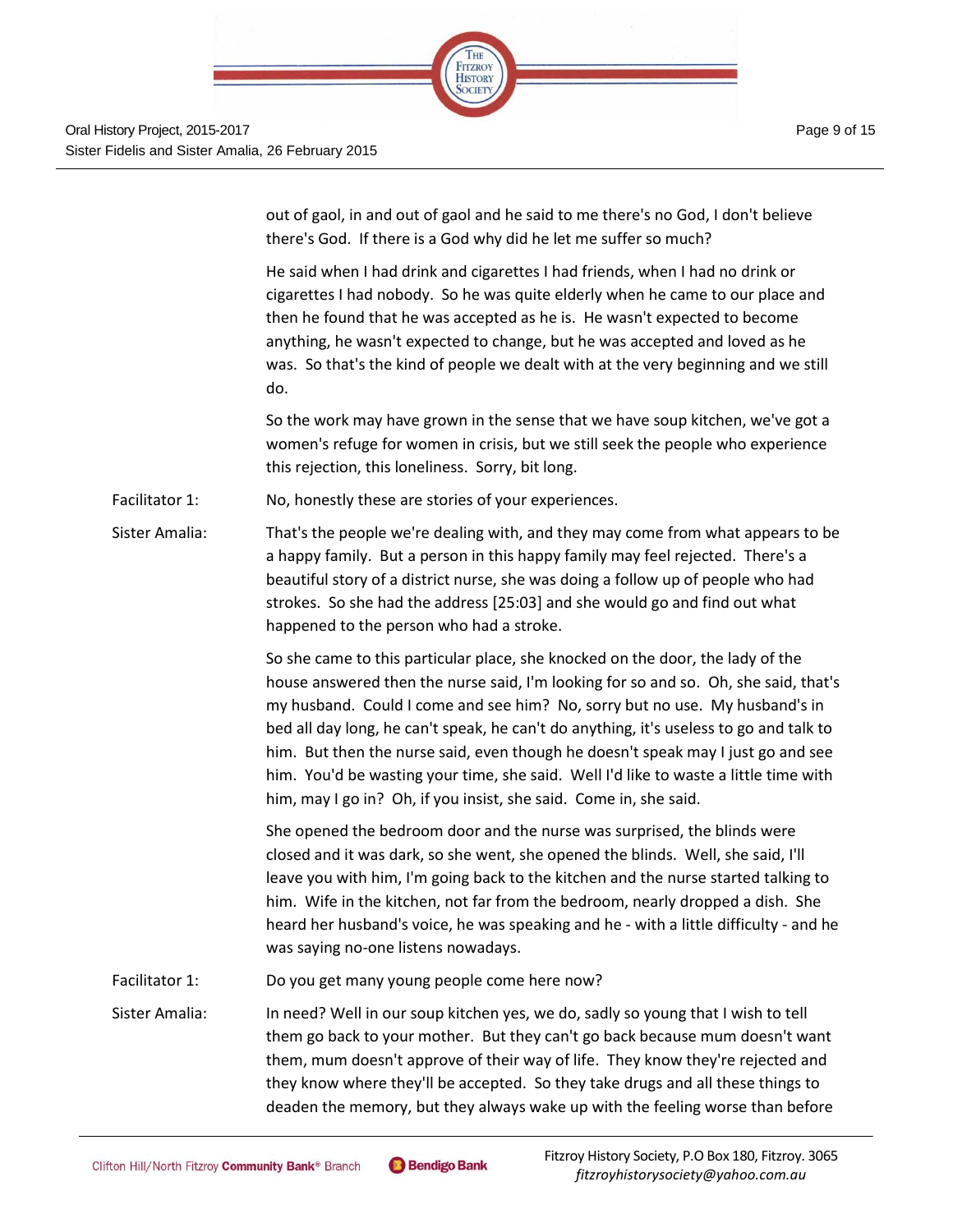

|                 | so they continue. It's a vicious cycle, they just continue mixing with these people<br>and taking drugs and committing all the other crimes which you need to commit<br>because you need the money. Drugs are very expensive. [27:31]                                                                                                                                                                                                                                                                                                                                                |
|-----------------|--------------------------------------------------------------------------------------------------------------------------------------------------------------------------------------------------------------------------------------------------------------------------------------------------------------------------------------------------------------------------------------------------------------------------------------------------------------------------------------------------------------------------------------------------------------------------------------|
| Facilitator 1:  | It's not a question of affluence either, is it? In India obviously there are pockets of<br>enormous wealth, just as there are numbers of incredibly poor people. But in<br>Australia which is supposed to be one of the most equal and affluent societies<br>there are still these huge pockets of need. In terms of the work that you did in<br>India and the work you're doing here, do you see a big difference?                                                                                                                                                                  |
| Sister Amalia:  | There is an extreme difference, very big difference. As I mentioned earlier in India<br>there's physical poverty, but there's spiritual riches in India. See a person accepts<br>their condition, them that live in the streets they're proud of every comfort, every<br>necessity not just comfort, need. Brother Andrew, who was a co-founder of<br>Missionaries of Charity Brothers with Mother Teresa told a beautiful story.                                                                                                                                                    |
|                 | It was his day of prayer, his quiet day, so to spend the day of prayer he goes to a<br>railway station called Sealdah Station, one of the busiest in Kolkata. His quiet day<br>he goes to such a place and he said he found the corner, he sat down on the floor<br>and he observed, he observed. The sun had gone down and he said there were<br>many people who were begging on the streets coming to sleep there. It was a<br>huge area, big station, they were coming to sleep there so he observed. He said<br>among them he saw a family, young couple, they had a little boy. |
|                 | So they came looking, searching for little space because there were too many<br>people. They found a little space and they put down their rags and the husband<br>and wife just laid down to sleep. But the little boy - may have been 4, 5 years old -<br>he got up and he danced and he danced and he danced and he danced. Smiling,<br>he danced and when he finished dancing he sat down and lay down. So Brother<br>Andrew explains how in the dire poverty, with absolutely nothing, the joyfulness<br>of that little one and of others.                                       |
| Sister Fidelis: | I like that. [30:21]                                                                                                                                                                                                                                                                                                                                                                                                                                                                                                                                                                 |
| Sister Amalia:  | Sister has a lot of experience in the work in India and in Australia, here.                                                                                                                                                                                                                                                                                                                                                                                                                                                                                                          |
| Facilitator 1:  | What are the things that disappoint you most that you come across around here?<br>Do you get disappointed by some of the things that you see?                                                                                                                                                                                                                                                                                                                                                                                                                                        |
| Sister Amalia:  | Well I think the greatest disappointment is when they cannot accept that they are<br>loved as they are and that God forgives. They seem to live with or hang on to that<br>rejection and not believe that they are forgiven.                                                                                                                                                                                                                                                                                                                                                         |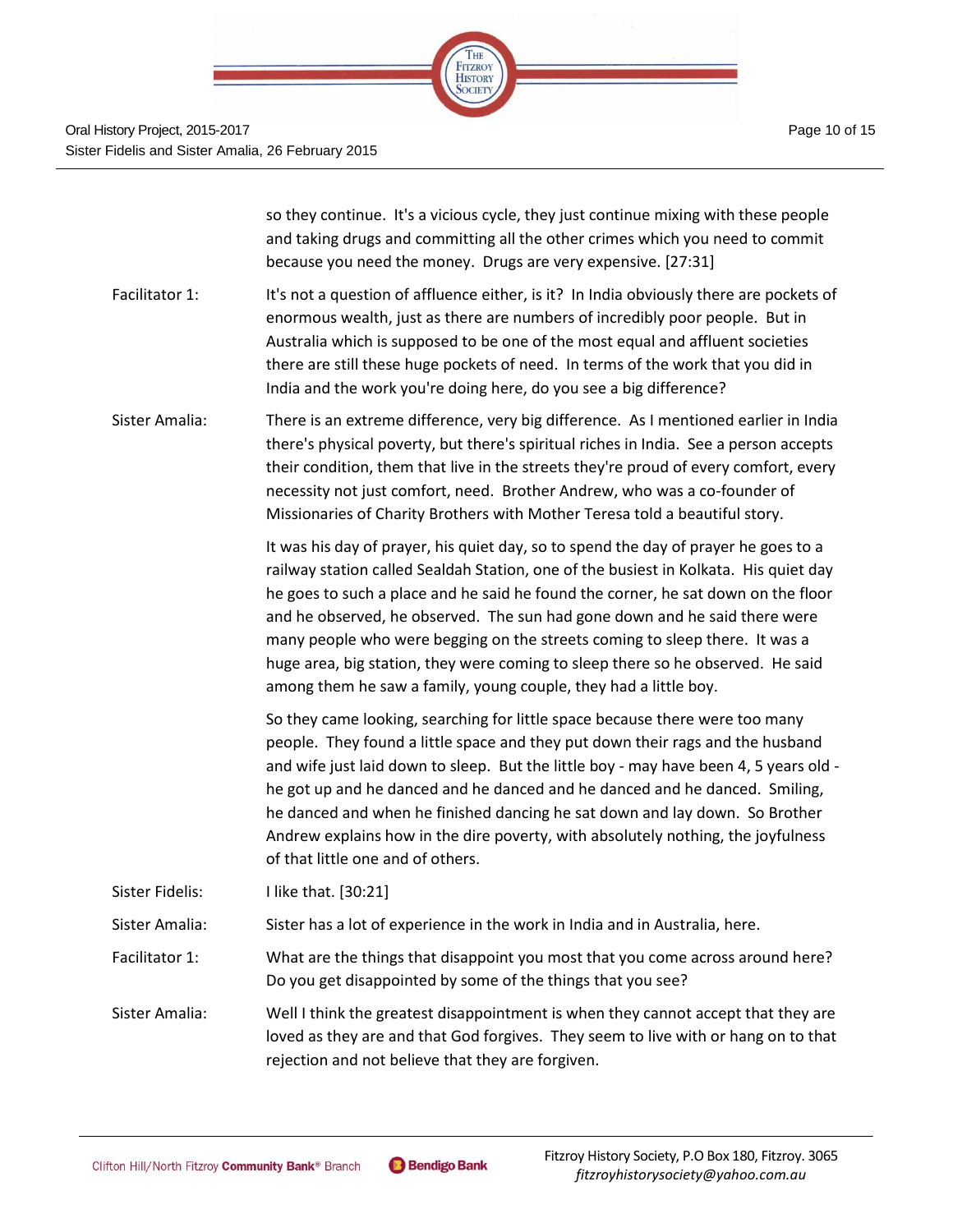

| Facilitator 1:  | Sister Fidelis, when you first came how did you find the people who lived here?<br>Just generally speaking.                                                                                                                                                                                                                                                                                                                                                                                                                                                  |
|-----------------|--------------------------------------------------------------------------------------------------------------------------------------------------------------------------------------------------------------------------------------------------------------------------------------------------------------------------------------------------------------------------------------------------------------------------------------------------------------------------------------------------------------------------------------------------------------|
| Sister Fidelis: | Alcoholics or                                                                                                                                                                                                                                                                                                                                                                                                                                                                                                                                                |
| Facilitator 1:  | No, everybody.                                                                                                                                                                                                                                                                                                                                                                                                                                                                                                                                               |
| Sister Fidelis: | Oh people, people they [unclear] their surprise that we are here and many<br>questions they will ask, why you came here. So we have to tell that we came to<br>see you, we came to work with you people [unclear] and we have to console some<br>of them. Many people  visited here with the Sisters, but now different houses<br>and some of them they died who [unclear] we were going.                                                                                                                                                                    |
|                 | Now you will see different from beginning that we see, but beginning it was more<br>easy to go in the houses because we were new people [separate also, so because<br>back then not all this  they were there, so we had boarding houses we were<br>going for the people and they asked us, they come sister, come and they are<br>longing to talk with us. Yeah.                                                                                                                                                                                            |
| Facilitator 1:  | Do you do very much work with the residents at the flats, at the Atherton Gardens<br>flats? [32:58]                                                                                                                                                                                                                                                                                                                                                                                                                                                          |
| Sister Fidelis: | Yes, Sisters they go now and [unclear] so we went but not many houses and<br>[unclear] that other people they from different country, not so many there<br>anymore. Yeah, like the Africans now too. So we [unclear] be meeting them.                                                                                                                                                                                                                                                                                                                        |
| Facilitator 1:  | What do you think is your happiest memory here?                                                                                                                                                                                                                                                                                                                                                                                                                                                                                                              |
| Sister Fidelis: | [Laughs] Yes, happy because I am always happy because God touched me and<br>brought me here in this place, but past day when I get, I said - well, Mother said,<br>you go now look for the people. Then myself I thought how I will talk? My English<br>they won't understand [laughs]. But with my people they are accepted and I was<br>happy. When we began this house with one old man here and his name was<br>Andrew and sometimes they were keeping Sisters, you, you look after him like<br>that.                                                    |
|                 | So I was - old, he was very old - but still I was praying them, you know: I want to<br>stay and I will work with this man. But he was [unclear] ill, but during the day he<br>would go and [unclear] he would come back. So, but slowly, slowly people did<br>begin to come old ones, so for them we give the place to sleep and half the people<br>new, many of them they came for food. So we gave soup and bread, we gave, and<br>[unclear] people they grow more and [unclear] they came to know us, then I help<br>that day, many people help that day. |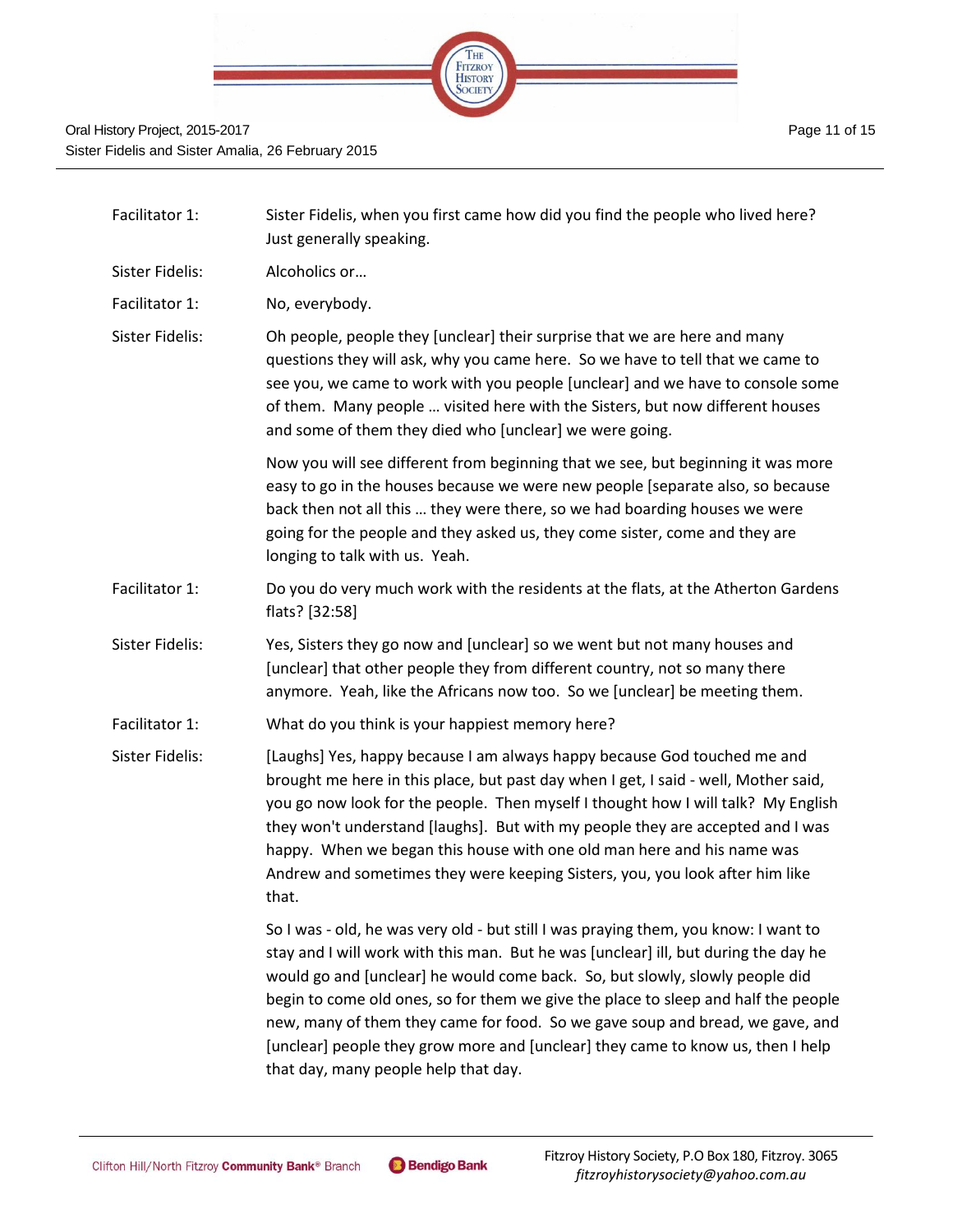

|                 | I hear sometimes, sometimes I was going visiting. But I love to do for them, you<br>know? Talk with them, ask them how they are and keep and [unclear] come to<br>know everybody how they are suffering, how they are. They are seeing many<br>people, we took them that when they are giving up the drink, we try to take them<br>to show their families, I want to go and see. So we took them but they didn't<br>accept them. They call one man, he was beautiful and he was helping us and his<br>wife said no, I don't want to see him she said. So but then we have to bring him<br>back.[36:05] |
|-----------------|--------------------------------------------------------------------------------------------------------------------------------------------------------------------------------------------------------------------------------------------------------------------------------------------------------------------------------------------------------------------------------------------------------------------------------------------------------------------------------------------------------------------------------------------------------------------------------------------------------|
|                 | So they'd stay long time with us, yeah, some of them then became good they got<br>a flat for them, but some of them very old. One man died past in this house, yeah,<br>because he was very old and we took him but he was appreciated that Sisters<br>came. Thank you, coming from India and this and that, yeah.                                                                                                                                                                                                                                                                                     |
| Facilitator 1:  | Marion do you have any questions that you can think of?                                                                                                                                                                                                                                                                                                                                                                                                                                                                                                                                                |
| Facilitator 2:  | Yeah I thought, I was just going to - I didn't really have too many questions, but I<br>remember when I was working at St Vincent's in psychiatry you used to have<br>young women come                                                                                                                                                                                                                                                                                                                                                                                                                 |
| Sister Amalia:  | You were working there.                                                                                                                                                                                                                                                                                                                                                                                                                                                                                                                                                                                |
| Facilitator 2:  | Yeah, I'm an occupational therapist and I was working in psychiatry there and                                                                                                                                                                                                                                                                                                                                                                                                                                                                                                                          |
| Sister Fidelis: | In 69 there.                                                                                                                                                                                                                                                                                                                                                                                                                                                                                                                                                                                           |
| Sister Amalia:  | Yes, 69 George Street we had women who had mental problem we kept them<br>there for as long as they needed and many of those women would've gone to St<br>Vincent's Hospital.                                                                                                                                                                                                                                                                                                                                                                                                                          |
| Facilitator 2:  | Because I remember the social worker would sometimes place them with you<br>maybe on a temporary, as a halfway until they found their                                                                                                                                                                                                                                                                                                                                                                                                                                                                  |
| Sister Amalia:  | Yes, because those women could not manage on their own, they could not live on<br>their own and they did not need to be hospitalised, like there were hospitals Mont<br>Park and other places, they did not need really to stay there and yet could not<br>cope on their own so we help them. When I went away to Papua New Guinea I<br>related an experience very much of that work.                                                                                                                                                                                                                  |
| Sister Fidelis: | Yeah, when - see I went to work New South Wales and Northern Territory then I<br>came back. But this 69 they have to repair and so these ladies they look for then<br>the houses and they began to repair. So from that time our sister from India, she<br>came, and what they call our superior ask what can we do in this house? So this<br>sister, Sister [38:28] [unclear] she said, you [unclear] start the soup kitchen. So<br>[unclear] asked [unclear] if that is going on.                                                                                                                    |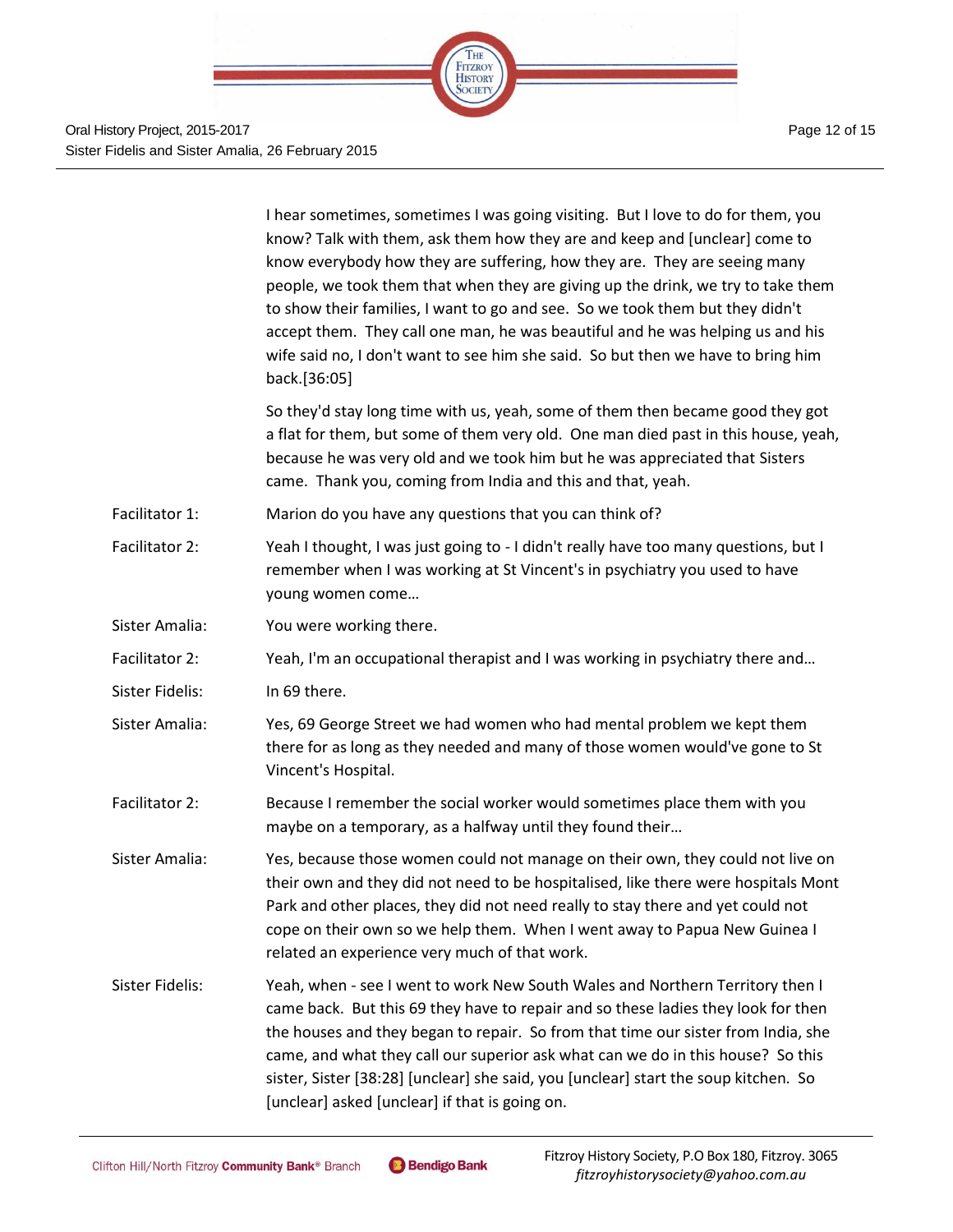

| Sister Amalia:  | Oh, soup kitchen. Our work may change, but it doesn't go away from the<br>neediest, the poorest.                                                                                                                                                                                                                                                                                                                                                                                                                                                                                                                                                                                   |
|-----------------|------------------------------------------------------------------------------------------------------------------------------------------------------------------------------------------------------------------------------------------------------------------------------------------------------------------------------------------------------------------------------------------------------------------------------------------------------------------------------------------------------------------------------------------------------------------------------------------------------------------------------------------------------------------------------------|
| Facilitator 1:  | What are the biggest challenges you face?                                                                                                                                                                                                                                                                                                                                                                                                                                                                                                                                                                                                                                          |
| Sister Amalia:  | Drugs, I think, because it's really devastating their lives, the drugs and when they<br>are on drugs they just don't realise what they are doing and I think there's more<br>crimes since drugs became very popular and common. In the beginning when we<br>were dealing with these men, as I said, most of them were alcoholics or drunkards<br>but majority were happy drunks. They were very happy and very generous.                                                                                                                                                                                                                                                           |
| Sister Fidelis: | Generous, yeah.                                                                                                                                                                                                                                                                                                                                                                                                                                                                                                                                                                                                                                                                    |
| Sister Amalia:  | Because I remember passing the corner of Gore and Webb Street, just that corner,<br>that used to be a shop. It was pouring rain - this could've been in 1972<br>somewhere - and as I was just about to turn the corner I noticed two men, drunk,<br>sitting under the shelter of the little shop there. They were emptying their<br>pockets and I stopped to look, I said hello to them and one collected all the<br>cigarette butts that he found on the street and he said here, they're all yours.<br>They were very generous, they would give their last cigarette butt. They were<br>very appreciative. Do anything for them, God bless you, God bless you, God bless<br>you. |
| Facilitator 1:  | Was it still six o'clock closing when you came at the pubs and the people would<br>come out and                                                                                                                                                                                                                                                                                                                                                                                                                                                                                                                                                                                    |
| Sister Amalia:  | It must've been.                                                                                                                                                                                                                                                                                                                                                                                                                                                                                                                                                                                                                                                                   |
| Facilitator 1:  | Because at six o'clock there would be drunks everywhere fighting, do you<br>remember that?                                                                                                                                                                                                                                                                                                                                                                                                                                                                                                                                                                                         |
| Sister Amalia:  | Yes, yes, yes. [40:40]. Yes, the pubs was all closed and actually we were familiar<br>with all the pubs. I have been inside the pub a few times too.                                                                                                                                                                                                                                                                                                                                                                                                                                                                                                                               |
| Facilitator 1:  | Did that surprise you? Were you surprised by                                                                                                                                                                                                                                                                                                                                                                                                                                                                                                                                                                                                                                       |
| Sister Amalia:  | It would have surprised the other patrons of the pub to see us coming in. But one<br>thing is very interesting, very, very interesting. In the beginning people used to<br>look, not recognising who we are, and yet people living on the streets in these<br>boarding houses, the people that we call poor, sister they would call out from far.<br>How did they know that we were sisters? They always recognised what we were<br>while others didn't. Still, I cannot understand why but it's still a fact.                                                                                                                                                                     |
| Facilitator 1:  | That is interesting. Now, I'll just have a quick look, I think you've answered a lot<br>of                                                                                                                                                                                                                                                                                                                                                                                                                                                                                                                                                                                         |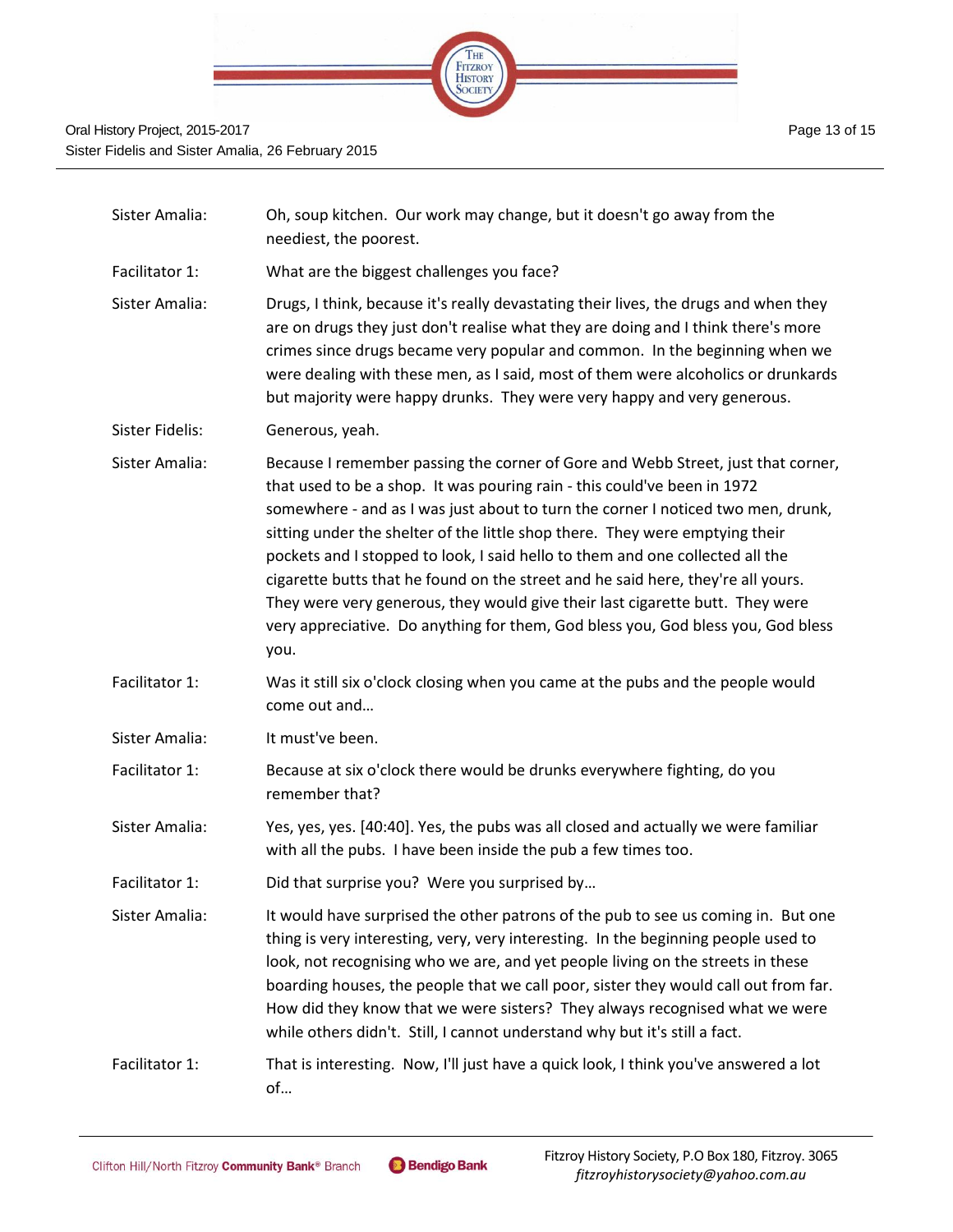

| Sister Amalia: | More than there are questions.                                                                                                                                                                                                                                                                                                                                                                                                                                                                                                                                                                                                          |
|----------------|-----------------------------------------------------------------------------------------------------------------------------------------------------------------------------------------------------------------------------------------------------------------------------------------------------------------------------------------------------------------------------------------------------------------------------------------------------------------------------------------------------------------------------------------------------------------------------------------------------------------------------------------|
| Facilitator 1: | Is there anything that you can think of that you would like to say about you living<br>in Fitzroy and the influence, maybe, that it had on you or obviously you've had an<br>influence on the suburb and we've heard about it. But have you changed in any<br>way through living here?                                                                                                                                                                                                                                                                                                                                                  |
| Sister Amalia: | Maybe we came to understand deeper what real poverty is by living here and<br>working with the people here in Melbourne and other cities and places of<br>Australia. While Mother Teresa often said that poverty of feeling unwanted,<br>rejected and not wanted is greater than material poverty, we said yes, yes, yes but<br>never really experienced and really understood it deeply as much as we do now.                                                                                                                                                                                                                          |
|                | Because talking to the men, in general when I talk to them, I always tell them that<br>what matters is what is in the heart. Because we can have an appearance - like<br>that Ron and Mavis that I mentioned on the 11 <sup>th</sup> floor, when he committed suicide<br>- we can show on the exterior a certain face but deep down it may be different.<br>You often find what's [43:24] really in their heart when you meet with that person<br>again and again and again and when they'll tell you I'm so frightened, I'm so<br>scared, I'm so lonely. I feel worthless, I feel useless, I feel rejected, I feel like I'm<br>nobody. |
|                | So maybe that's what we came to realise, what the greatest poverty is and it's not<br>found only with those who appear to be poor, living on the streets or in boarding<br>houses, or those who just drunk, you can have to some degree this poverty in<br>families that look so well, so happy.                                                                                                                                                                                                                                                                                                                                        |
| Facilitator 1: | That's actually interesting, since Fitzroy has changed so much                                                                                                                                                                                                                                                                                                                                                                                                                                                                                                                                                                          |
| Sister Amalia: | It has.                                                                                                                                                                                                                                                                                                                                                                                                                                                                                                                                                                                                                                 |
| Facilitator 1: | in terms of the demographics - oh, I should ask you first of all, what changes<br>have you noticed in - obviously you said from drinks to drugs, but have you<br>noticed that some of the more affluent people can come to you as well with<br>different problems?                                                                                                                                                                                                                                                                                                                                                                      |
| Sister Amalia: | Yes, and they do. We are constantly asked please pray for so and so. There is a<br>man, Robert, who was actually a volunteer at the soup kitchen and he came a few<br>times pleading. Now Robert and his wife and family are very well off, very well off<br>financially, but he came pleading, please pray for my daughter Kate, she's going<br>through terrible depression and we just can't seem to help her. We love her, we<br>accept her, but we can't get to her, there's like a barrier around. She's on<br>medication, she's seeing a psychiatrist, but she just is not improving, she just<br>seems to be getting worse.      |